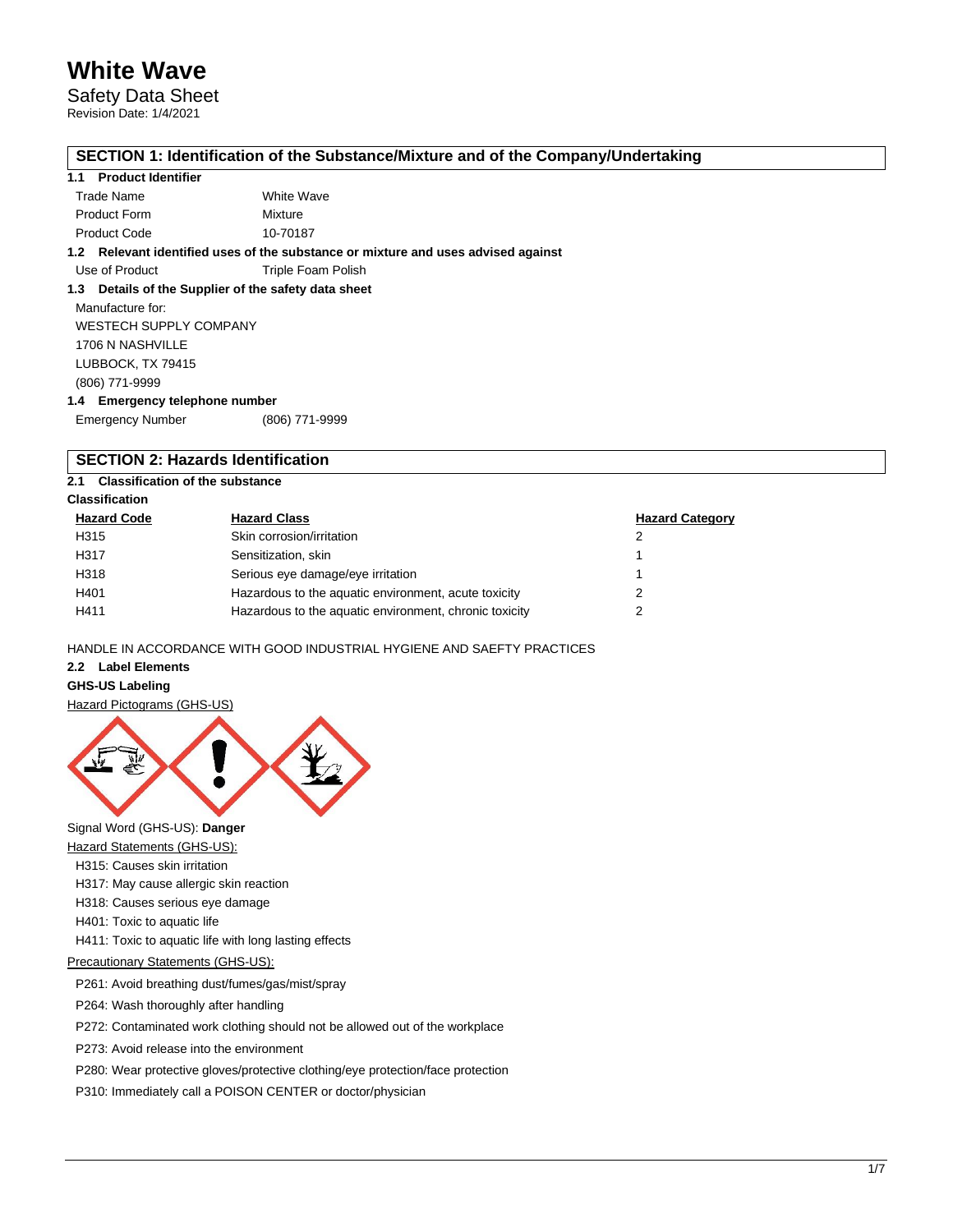## Safety Data Sheet

P321: Specific treatment (see section 4) P362: Take off contaminated clothing and wash before reuse

P391: Collect spillage

P302+P352: IF ON SKIN: Wash with soap and water

P305+P351+P338: IF IN EYES: Rinse cautiously with water for several minutes. Remove contact lenses if present and easy to do – continue rinsing

P333+P313: If skin irritation or a rash occurs: Get medical advice/attention

P501: Dispose of contents/container in accordance with local, state and federal authorities.

### **2.3 Other Hazards**

No additional information available

### **2.4 Unknown acute toxicity (GHS-US)**

No Data Available

### **SECTION 3: Composition/Information on Ingredients**

**3.1 Substance**

Not applicable

#### **3.2 Mixture**

| <b>Ingredient Name</b>                       | CAS#        | <b>Composition</b> |
|----------------------------------------------|-------------|--------------------|
| Water                                        | 7732-18-5   | 50-75%             |
| Cocoamidopropyl Betaine                      | 70851-07-9  | 15-25%             |
| Amines, C10-16-Alkyldimethyl, N-oxides       | 70592-80-2  | 5-10%              |
| 2-butoxyethanol                              | 111-76-2    | $1 - 5%$           |
| Sodium Chloride                              | 7647-14-5   | $1 - 5%$           |
| Alkyl(C12-18)dimethylbenzylammonium Chloride | 68391-01-5  | $1 - 5%$           |
| Quaternary Ammonium Compounds                | Proprietary | $1 - 5%$           |
| Benzaldehyde                                 | 100-52-7    | $1 - 5%$           |

| <b>SECTION 4: First Aid Measures</b>                               |                                                                                                                                                                                                                                                                                                                                                    |
|--------------------------------------------------------------------|----------------------------------------------------------------------------------------------------------------------------------------------------------------------------------------------------------------------------------------------------------------------------------------------------------------------------------------------------|
| Description of first aid measures<br>4.1                           |                                                                                                                                                                                                                                                                                                                                                    |
| First-Aid measures general                                         | Never give anything by mouth to an unconscious person. If you feel unwell, seek medical<br>advice (show the label where possible).                                                                                                                                                                                                                 |
| First-Aid after inhalation                                         | IF INHALED. Use artificial respiration and oxygen if needed. Remove victim to fresh air and<br>keep at rest in a position comfortable for breathing. If irritation persists, seek medical attention.                                                                                                                                               |
| First-Aid after skin contact                                       | IF ON SKIN. Wash with soap and water. Immediately rinse with plenty of water (for at least 15<br>minutes).                                                                                                                                                                                                                                         |
| First-Aid after eye contact                                        | IF IN EYES. Rinse cautiously with water for several minutes. Remove contact lenses if present<br>and easy to do – continue rinsing. Immediately call a POISON CENTER or doctor/physician.<br>Rinse immediately and thoroughly, pulling the eyelids well away from the eye (15 minutes<br>minimum). If irritation persists, seek medical attention. |
| First-Aid after ingestion                                          | IF SWALLOWED. Rinse mouth. Do NOT induce vomiting. Dilute stomach contents by drinking<br>water. If vomiting occurs spontaneously, keep head below hips to prevent breathing vomit into<br>lungs. Call physician immediately.                                                                                                                      |
| Most important symptoms and effects, both acute and delayed<br>4.2 |                                                                                                                                                                                                                                                                                                                                                    |
| Symptoms/injuries                                                  | Causes skin irritation. May cause allergic skin reaction. Causes serious eye damage.                                                                                                                                                                                                                                                               |
| Symptoms/injuries after inhalation                                 | May cause headache, nausea and irritation of respiratory tract.                                                                                                                                                                                                                                                                                    |
| Symptoms/injuries after skin contact                               | Causes skin irritation. May cause allergic skin reaction.                                                                                                                                                                                                                                                                                          |
| Symptoms/injuries after eye contact                                | Causes serious eye damage.                                                                                                                                                                                                                                                                                                                         |

Symptoms/injuries after ingestion May cause gastrointestinal irritation, nausea, vomiting, and diarrhea if swallowed.

Chronic symptoms No data available.

**4.3 Indication of immediate medical attention and special treatment needed**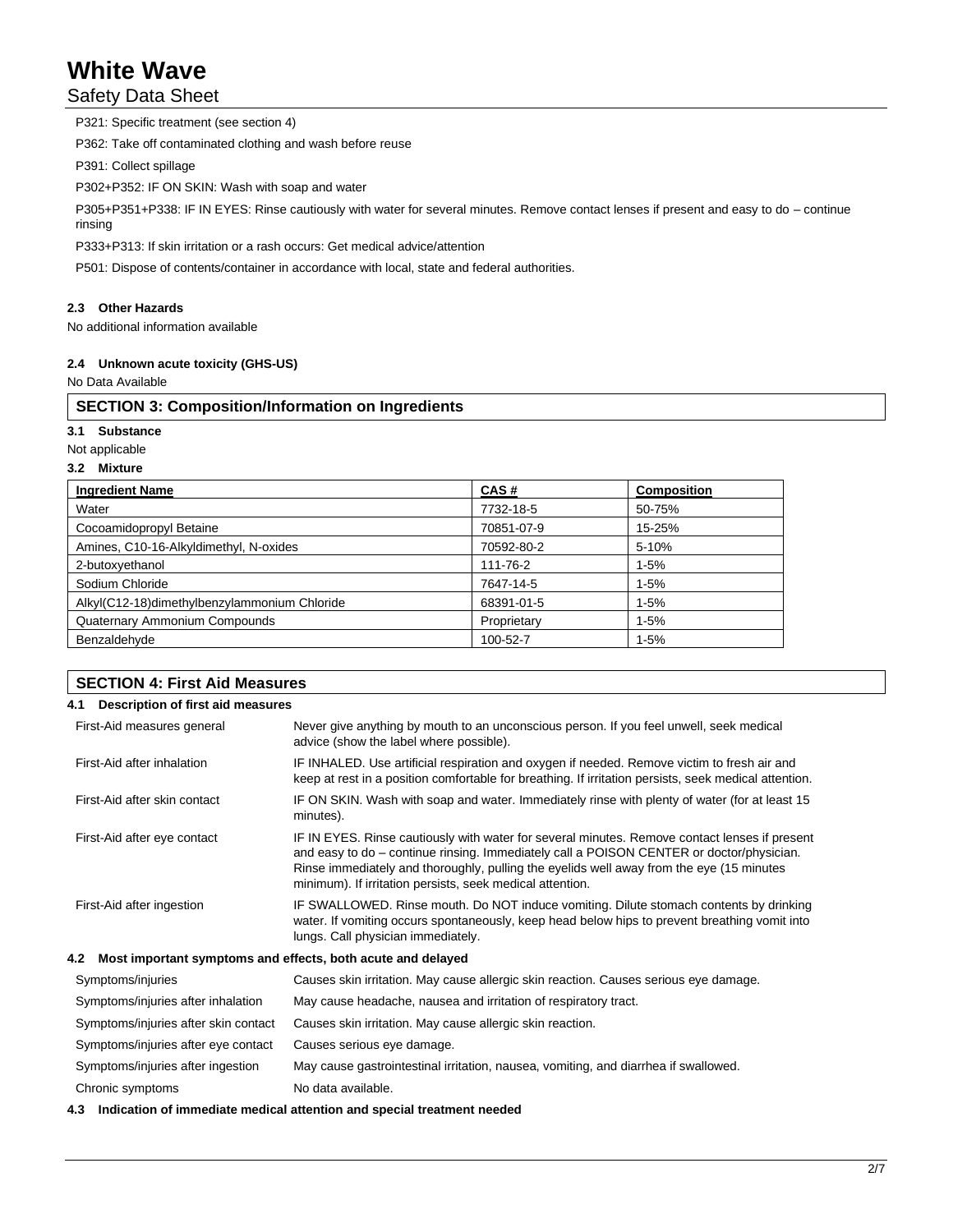Safety Data Sheet

No additional information available

| <b>SECTION 5: Firefighting Measures</b>                             |                                                                                                                                                                                                                                                                                                                                                                                                     |  |
|---------------------------------------------------------------------|-----------------------------------------------------------------------------------------------------------------------------------------------------------------------------------------------------------------------------------------------------------------------------------------------------------------------------------------------------------------------------------------------------|--|
| <b>Extinguishing media</b><br>5.1                                   |                                                                                                                                                                                                                                                                                                                                                                                                     |  |
| Suitable Extinguishing Media                                        | Alcohol resistant foam. Carbon dioxide. Dry powder. Water spray.                                                                                                                                                                                                                                                                                                                                    |  |
| Special hazards arising from the substance or mixture<br>5.2        |                                                                                                                                                                                                                                                                                                                                                                                                     |  |
| Fire Hazard                                                         | The product is not flammable.                                                                                                                                                                                                                                                                                                                                                                       |  |
| <b>Explosion Hazard</b><br>The product is not explosive.            |                                                                                                                                                                                                                                                                                                                                                                                                     |  |
| Reactivity                                                          | The product is not reactive under normal conditions.                                                                                                                                                                                                                                                                                                                                                |  |
| Special hazards arising from the substance or mixture<br>5.3        |                                                                                                                                                                                                                                                                                                                                                                                                     |  |
| Firefighting instructions                                           | Do not dispose of fire-fighting water in the environment. Exercise caution when fighting any<br>chemical fire. Use water spray or fog for cooling exposed containers.                                                                                                                                                                                                                               |  |
| Protection during firefighting                                      | Do not enter fire area without proper protective equipment, including respiratory protection.                                                                                                                                                                                                                                                                                                       |  |
| <b>SECTION 6: Accidental Release Measures</b>                       |                                                                                                                                                                                                                                                                                                                                                                                                     |  |
|                                                                     | 6.1 Personal precautions, protective equipment and emergency procedures                                                                                                                                                                                                                                                                                                                             |  |
| General measures                                                    | Ventilate area. Avoid breathing vapors, mist or gas. Spill should be handled by trained clean-up<br>crews. For personal protection see Section 8.                                                                                                                                                                                                                                                   |  |
| 6.1.1 For non-emergency personnel                                   |                                                                                                                                                                                                                                                                                                                                                                                                     |  |
| Protective equipment                                                | Wear Protective equipment as described in Section 8.                                                                                                                                                                                                                                                                                                                                                |  |
| Emergency procedures                                                | Contain the spill. Do not let product enter drains. Remove unnecessary personnel.                                                                                                                                                                                                                                                                                                                   |  |
| 6.1.2 For emergency responders                                      |                                                                                                                                                                                                                                                                                                                                                                                                     |  |
| Protective equipment                                                | Wear Protective equipment as described in Section 8.                                                                                                                                                                                                                                                                                                                                                |  |
| 6.2 Environmental precautions                                       |                                                                                                                                                                                                                                                                                                                                                                                                     |  |
|                                                                     | Prevent entry to sewers and public waters. Notify authorities if liquid enters sewers or publics waters.                                                                                                                                                                                                                                                                                            |  |
| Methods and material for containment and cleaning up<br>6.3         |                                                                                                                                                                                                                                                                                                                                                                                                     |  |
| For containment                                                     | Prevent entry to sewers and public waters. Contain any spills with dikes or absorbents to<br>prevent migration and entry into sewers or streams.                                                                                                                                                                                                                                                    |  |
| Methods for cleaning up                                             | Soak up spills with inert solids, such as clay or diatomaceous earth as soon as possible. Place<br>in a suitable container for disposal in accordance with the waste regulations (see Section 13).                                                                                                                                                                                                  |  |
| reference to other sections<br>6.4                                  |                                                                                                                                                                                                                                                                                                                                                                                                     |  |
| No additional information available.                                |                                                                                                                                                                                                                                                                                                                                                                                                     |  |
| <b>SECTION 7: Handling and Storage</b>                              |                                                                                                                                                                                                                                                                                                                                                                                                     |  |
| 7.1 Precautions for safe handling                                   |                                                                                                                                                                                                                                                                                                                                                                                                     |  |
| Precautions for safe handling                                       | Do not handle until all safety precautions have been read and understood. Wear proper safety<br>equipment including chemically resistant gloves and safety glasses or goggles. Use with<br>adequate ventilation. Wash thoroughly after handling. Do not get in eyes. Avoid prolonged or<br>repeated contact with skin. Do not breathe mist or vapor. Do not swallow. Store between 50 F &<br>100 F. |  |
| Conditions for safe storage, including and incompatibilities<br>7.2 |                                                                                                                                                                                                                                                                                                                                                                                                     |  |
| Storage conditions                                                  | Store in approved containers only. Keep container in a cool, well ventilated place away from<br>heat sources and incompatible materials (See Section 10.5). Keep container tightly closed.                                                                                                                                                                                                          |  |
| <b>Specific end uses</b><br>7.3                                     |                                                                                                                                                                                                                                                                                                                                                                                                     |  |
| No additional information                                           |                                                                                                                                                                                                                                                                                                                                                                                                     |  |

## **SECTION 8: Exposure Controls/Personal Protection**

### **8.1 control parameters**

No OSHA and ACGIH PEL's or TLV's for the listed ingredients of this product unless listed stated below:

2-Butoxyethanol, CAS # 111-76-2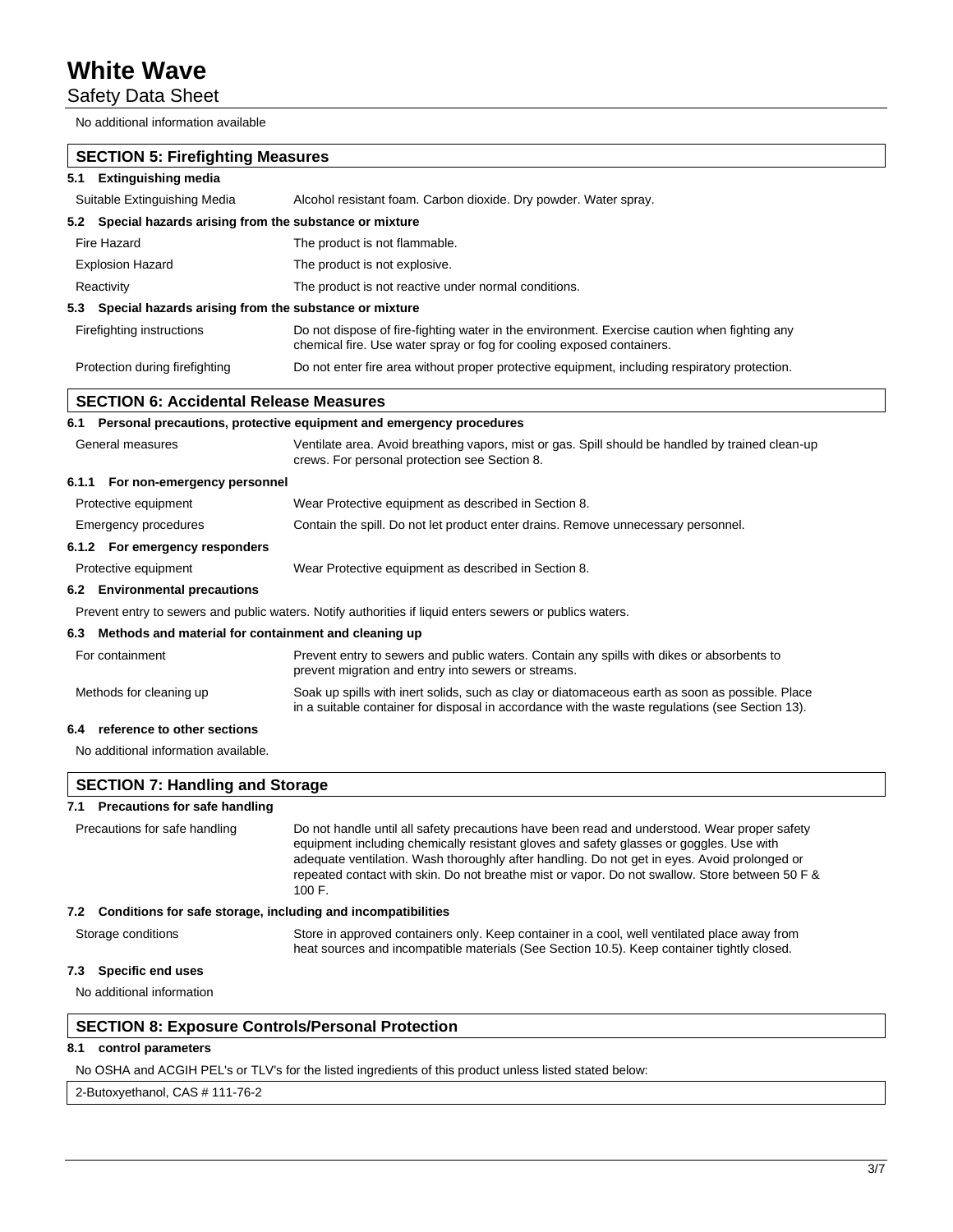## Safety Data Sheet

| OSHA PEL (TWA) | PEL (STEL,<br>OSHA F | (Ceiling)<br>OSHA PEL | ACGIH-TLV    |
|----------------|----------------------|-----------------------|--------------|
| 50 ppm         | Not Established      | Not Established       | 20 ppm (TWA) |

### **8.2 Exposure Controls**

| Personal protective equipment | Chemical resistant gloves. Protective clothing. Safety glasses or goggles                          |
|-------------------------------|----------------------------------------------------------------------------------------------------|
| Hand protection               | Chemical resistant gloves.                                                                         |
| Eye protection                | Safety glasses or goggles.                                                                         |
| Skin and body protection      | Wear long sleeves. Wear suitable protective clothing.                                              |
| Respiratory protection        | Where excessive vapor, mist, or dust may result, use approved respiratory protection<br>equipment. |

### **SECTION 9: Physical and Chemical Properties**

| Information on basic physical and chemical properties<br>9.1 |                      |
|--------------------------------------------------------------|----------------------|
| Appearance                                                   | <b>Tinted Liquid</b> |
| Color                                                        | Green                |
| Odor                                                         | Cherry               |
| Odor threshold                                               | No data available    |
| pH                                                           | 7.88                 |
| Relative Evaporation rate (butyl                             | No data Available    |
| Melting point                                                | No data Available    |
| Freezing point                                               | No data Available    |
| Boiling point                                                | No data Available    |
| Flash point                                                  | No Data Available    |
| Self ignition point                                          | No data Available    |
| Decomposition temperature                                    | No data Available    |
| Flammability (solid, gas)                                    | No data Available    |
| Vapor pressure                                               | No data Available    |
| Relative vapor density at 20° C                              | No data Available    |
| <b>Relative Density</b>                                      | 1.014 $g/ml$         |
| Solubility                                                   | Water soluble        |
| Log Pow                                                      | No data Available    |
| Log Kow                                                      | No data Available    |
| Viscosity: Kinematic                                         | No data Available    |
| Viscosity: dynamic                                           | No data Available    |
| <b>Explosive properties</b>                                  | No data Available    |
| Oxidizing properties                                         | No data Available    |
| <b>Explosive Limits</b>                                      | No data Available    |

#### **9.2 Exposure Controls**

No additional information available

### **SECTION 10: Stability and reactivity**

### **10.1 Reactivity**

No dangerous reactions known under normal conditions of use.

### **10.2 Chemical Stability**

Stable under recommended handling and storage conditions (see section 7).

### **10.3 Possibility of hazardous reactions**

None Known

### **10.4 Conditions to avoid**

None known

### **10.5 Incompatible Materials**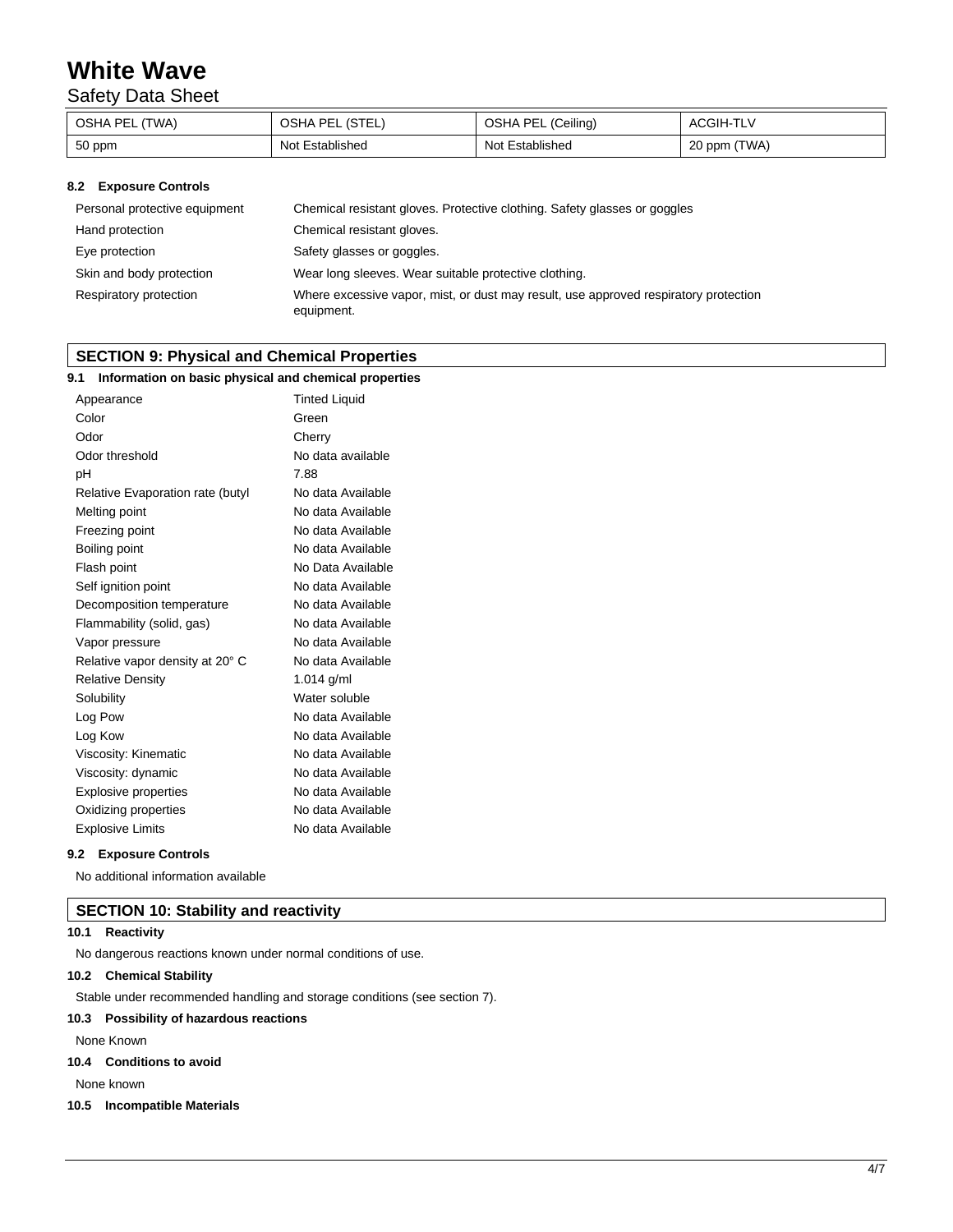## Safety Data Sheet

Avoid contact with: bases, metal, amines, ammonia, reducers, chlorine, oxidizers, metal salts, isocyanates, strong acids, metal oxides, acid chlorides, and combustible materials

### **10.6 Hazardous decomposition products**

Thermal decomposition can result in: ammonia, hydrocarbons, carbon oxides, nitrogen oxides, and hydrogen chloride gas

### **SECTION 11: Toxicological information**

## **11.1 Information on toxicological effects**

| Oral LD50: > 2000 mg/kg (rat) Calculated                 |                                  |  |  |
|----------------------------------------------------------|----------------------------------|--|--|
| Dermal LD50: > 2000 mg/kg (rabbit) Calculated            |                                  |  |  |
| Inhalation LD50: $>$ 5 mg/l (Dust/mist (Rat)) Calculated |                                  |  |  |
| Skin Corrosion/irritation                                | Causes skin irritation           |  |  |
| Serious eye damage/irritation                            | Causes serious eye damage        |  |  |
| Respiratory or skin sensitization                        | May cause allergic skin reaction |  |  |
| Germ cell mutagenicity                                   | Not Classified                   |  |  |
| Carcinogenicity                                          | Not Classified                   |  |  |
| Reproductive toxicity                                    | Not Classified                   |  |  |
| Specific organ toxicity single exposure                  | Not Classified                   |  |  |
| Specific organ toxicity repeated exposure                | Not Classified                   |  |  |
| Aspiration hazard                                        | Not Classified                   |  |  |
| Symptoms/injuries after inhalation                       | See Section 4                    |  |  |
| Symptoms/injuries after skin contact                     | See Section 4                    |  |  |
| Symptoms/injuries after eye contact                      | See Section 4                    |  |  |
| Symptoms/injuries after ingestion                        | See Section 4                    |  |  |
| Chronic symptoms                                         | Not Classified                   |  |  |

### **SECTION 12: Ecological information**

## **12.1 Toxicity**

### No Data

### **12.2 Persistence and degradability**

No Data

#### **12.3 Bioaccumlative potential**

No Data

### **12.4 Mobility in soil**

No Data

#### **12.5 Other adverse effect**

No Data

## **SECTION 13: Disposal Considerations 13.1 Waste Treatment methods**

| Waste treatment methods        | Do not discharge to public was tewater systems without permit of pollution control authorities.<br>No discharge to surface waters is allowed without NPDES permit. |
|--------------------------------|--------------------------------------------------------------------------------------------------------------------------------------------------------------------|
| Waste disposal recommendations | Dispose in a safe manner in accordance with local/national regulations. Do not allow the<br>product to be released to the environment.                             |

### **SECTION 14: Transportation information**

### **14.1 UN number, proper shipping name, class and packaging groups.**

#### Domestic Ground Non-Bulk Shipments

### NOT DOT REGULATED

### **14.2 Additional information**

Not available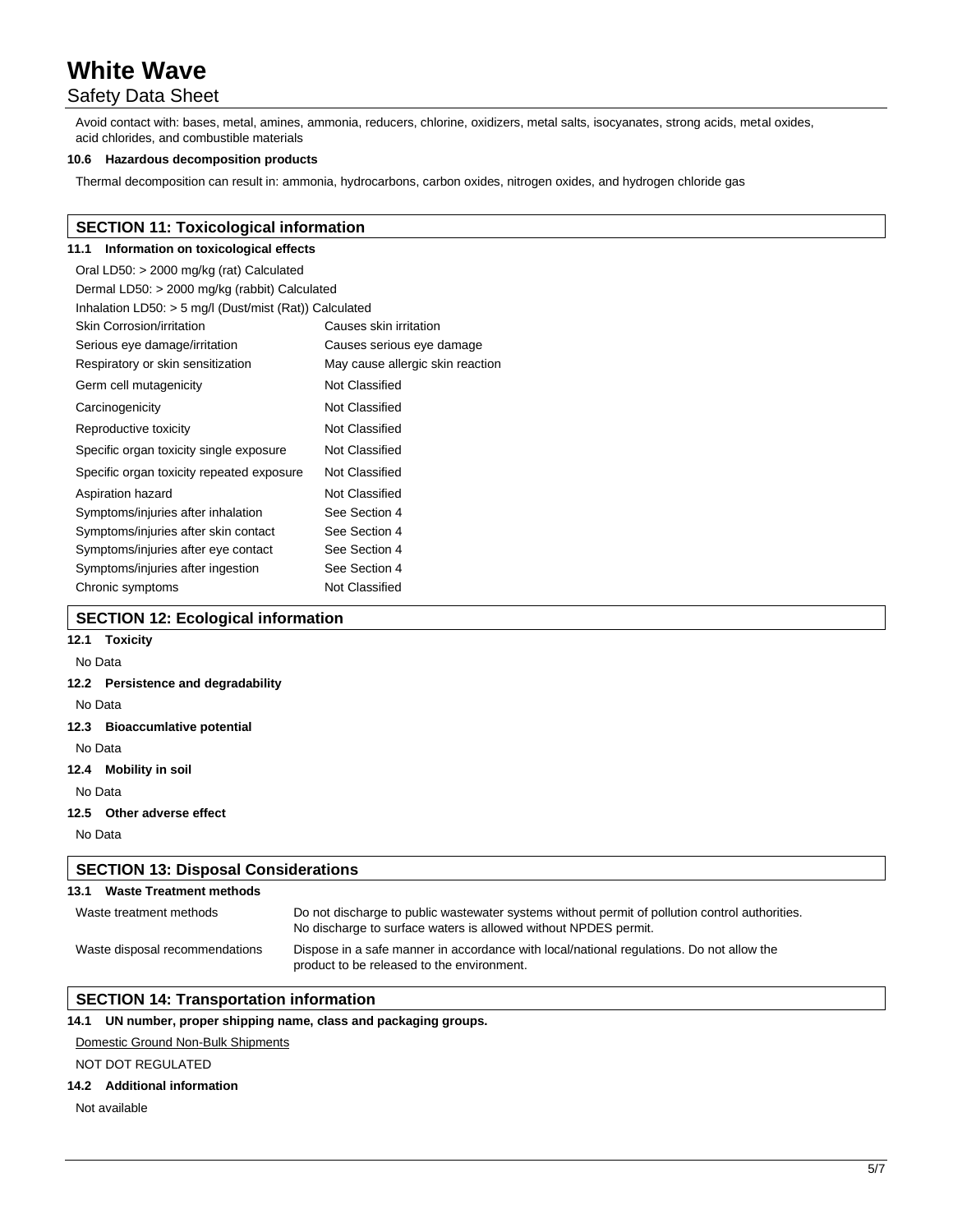Safety Data Sheet

### **SECTION 15: Regulatory Information**

### **15.1 Federal regulations**

**TSCA Inventory:** The components of this product are listed.

**SARA 311/312 Hazard category (40 CFR 370.2):** Acute and chronic health hazard.

**SARA 313 Toxic Release Reporting (40CFR Part 372):** 2-butoxyethanol, CAS# 111-76-2, 1-5% by wt.

**SARA 302 EHS Emergency Planning (40CFR Part 355):** No listed substance known over 1.0% or over 0.1% that are carcinogenic.

**SARA 304 EHS Emergency Planning (40CFR Part 355):** No listed substance known over 1.0% or over 0.1% that are carcinogenic.

**CERCLA Section 102-103 HS Released Reporting (40 CFR part 302-102a):** 2-butoxyethanol, CAS# 111-76-2, RQ no listed value, see 50 Federal Register 13456 for RQ lbs.

**15.2.1 International regulations**

No Data

**15.2.2 National regulations**

No Data

**15.3 State Regulations**

### **California Prop. 65**

Approximate quantities by weight

- Ethylene glycol (ingested)/ developmental/ CAS# 107-21-1/ Trace
- Formaldehyde (gas)/ cancer/ CAS# 50-00-0/ Trace

### **New Jersey Right to Know**

Approximate quantities by weight

- 2-BUTOXY ETHANOL/ CAS# 111-76-2/ 1-5% by wt.
- BENZALDEHYDE/ CAS# 100-52-7/ 1-5% by wt.
- GLYCERIN/ CAS# 56-81-5/ 0.1-1% by wt.
- ISOPROPYL ALCOHOL/ CAS# 67-63-0/ 0.1-1% by wt.
- HYDROGEN PEROXIDE/ CAS# 7722-84-1/ 0.1-1% by wt.
- ETHYL BUTYRATE/ CAS# 105-54-4/ 0.1-1% by wt.
- n-AMYL ACETATE/ CAS# 628-63-7/ 0.1-1% by wt.
- CYCLOHEPTANE/ CAS# 291-64-5/ 0.1-1% by wt.
- ETHYLENE GLYCOL/ CAS# 107-21-1/ Trace
- TRIETHANOLAMINE/ CAS# 102-71-6/ Trace
- MAGNESIUM NITRATE/ CAS# 10377-60-3/ Trace
- CHLOROACETIC ACID/ CAS# 79-11-8/ Trace
- FORMALDEHYDE/ CAS# 50-00-0/ Trace
- COPPER/ CAS# 7440-50-8/ Trace

### **SECTION 16: Other Information**

| Other information          | None |
|----------------------------|------|
| <b>NFPA</b>                |      |
| NFPA Health Hazard         | 3    |
| NFPA Fire Hazard           | 1    |
| <b>NFPA Reactivity</b>     | 0    |
| HMIS                       |      |
| Health                     | 3    |
| Flammability               | 1    |
| Physical                   | 0    |
| <b>Personal Protection</b> | x    |
|                            |      |